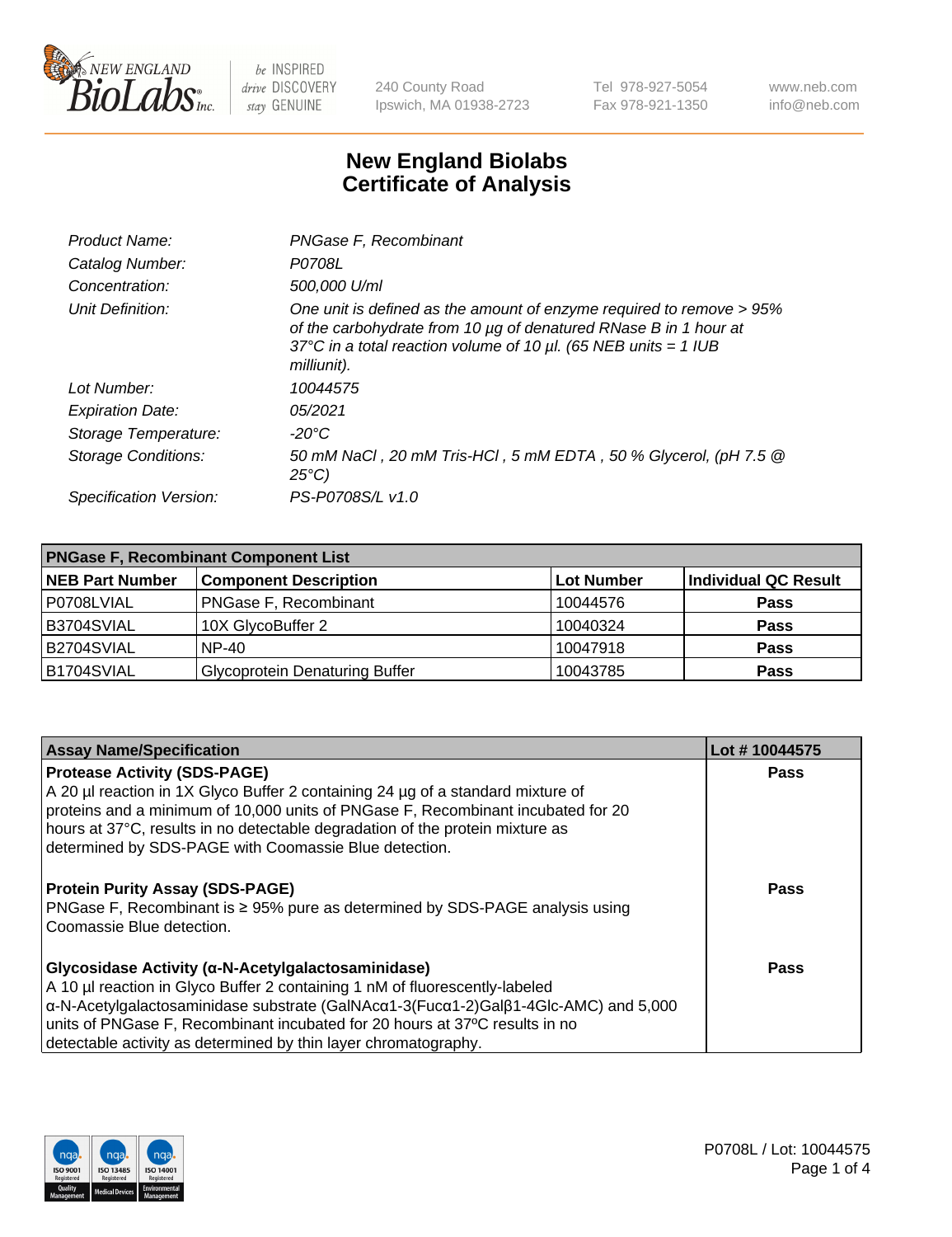

240 County Road Ipswich, MA 01938-2723 Tel 978-927-5054 Fax 978-921-1350

www.neb.com info@neb.com

| <b>Assay Name/Specification</b>                                                                                                                                                                                                                                                                                                                            | Lot #10044575 |
|------------------------------------------------------------------------------------------------------------------------------------------------------------------------------------------------------------------------------------------------------------------------------------------------------------------------------------------------------------|---------------|
| Glycosidase Activity (α-Glucosidase)<br>A 10 µl reaction in Glyco Buffer 2 containing 1 nM of fluorescently-labeled<br>a-Glucosidase substrate (Glca1-6Glca1-4Glc-AMC) and 5,000 units of PNGase F,<br>Recombinant incubated for 20 hours at 37°C results in no detectable activity as<br>determined by thin layer chromatography.                         | <b>Pass</b>   |
| Glycosidase Activity (α-Neuraminidase)<br>A 10 µl reaction in Glyco Buffer 2 containing 1 nM of fluorescently-labeled<br>α-Neuraminidase substrate (Neu5Acα2-3Galβ1-3GlcNAcβ1-3Galβ1-4Glc-AMC) and 5,000<br>units of PNGase F, Recombinant incubated for 20 hours at 37°C results in no<br>detectable activity as determined by thin layer chromatography. | <b>Pass</b>   |
| Glycosidase Activity (α1-2 Fucosidase)<br>A 10 µl reaction in Glyco Buffer 2 containing 1 nM of fluorescently-labeled<br>α-Fucosidase substrate (Fucα1-2Galβ1-4Glc-AMC) and 5,000 units of PNGase F,<br>Recombinant incubated for 20 hours at 37°C results in no detectable activity as<br>determined by thin layer chromatography.                        | Pass          |
| Glycosidase Activity (α1-3 Fucosidase)<br>A 10 µl reaction in Glyco Buffer 2 containing 1 nM of fluorescently-labeled<br>α-Fucosidase substrate (Fucα1-3Galβ1-4GlcNAcβ1-3Galβ1-4Glc-AMC) and 5,000 units of<br>PNGase F, Recombinant incubated for 20 hours at 37°C results in no detectable<br>activity as determined by thin layer chromatography.       | <b>Pass</b>   |
| <b>Glycosidase Activity (Endo F2, F3)</b><br>A 10 µl reaction in Glyco Buffer 2 containing 1 nM of fluorescently-labeled Endo F2,<br>F3 substrate (Dansylated fibrinogen biantennary) and 5,000 units of PNGase F,<br>Recombinant incubated for 20 hours at 37°C results in no detectable activity as<br>determined by thin layer chromatography.          | <b>Pass</b>   |
| Glycosidase Activity (Endo F1, F2, H)<br>A 10 µl reaction in Glyco Buffer 2 containing 1 nM of fluorescently-labeled Endo F1,<br>F2, H substrate (Dansylated invertase high mannose) and 5,000 units of PNGase F,<br>Recombinant incubated for 20 hours at 37°C results in no detectable activity as<br>determined by thin layer chromatography.           | <b>Pass</b>   |
| Glycosidase Activity (α1-3 Galactosidase)<br>A 10 µl reaction in Glyco Buffer 2 containing 1 nM of fluorescently-labeled<br>α-Galactosidase substrate (Galα1-3Galβ1-4GlcNAc-AMC) and 5,000 units of PNGase F,<br>Recombinant incubated for 20 hours at 37°C results in no detectable activity as<br>determined by thin layer chromatography.               | <b>Pass</b>   |

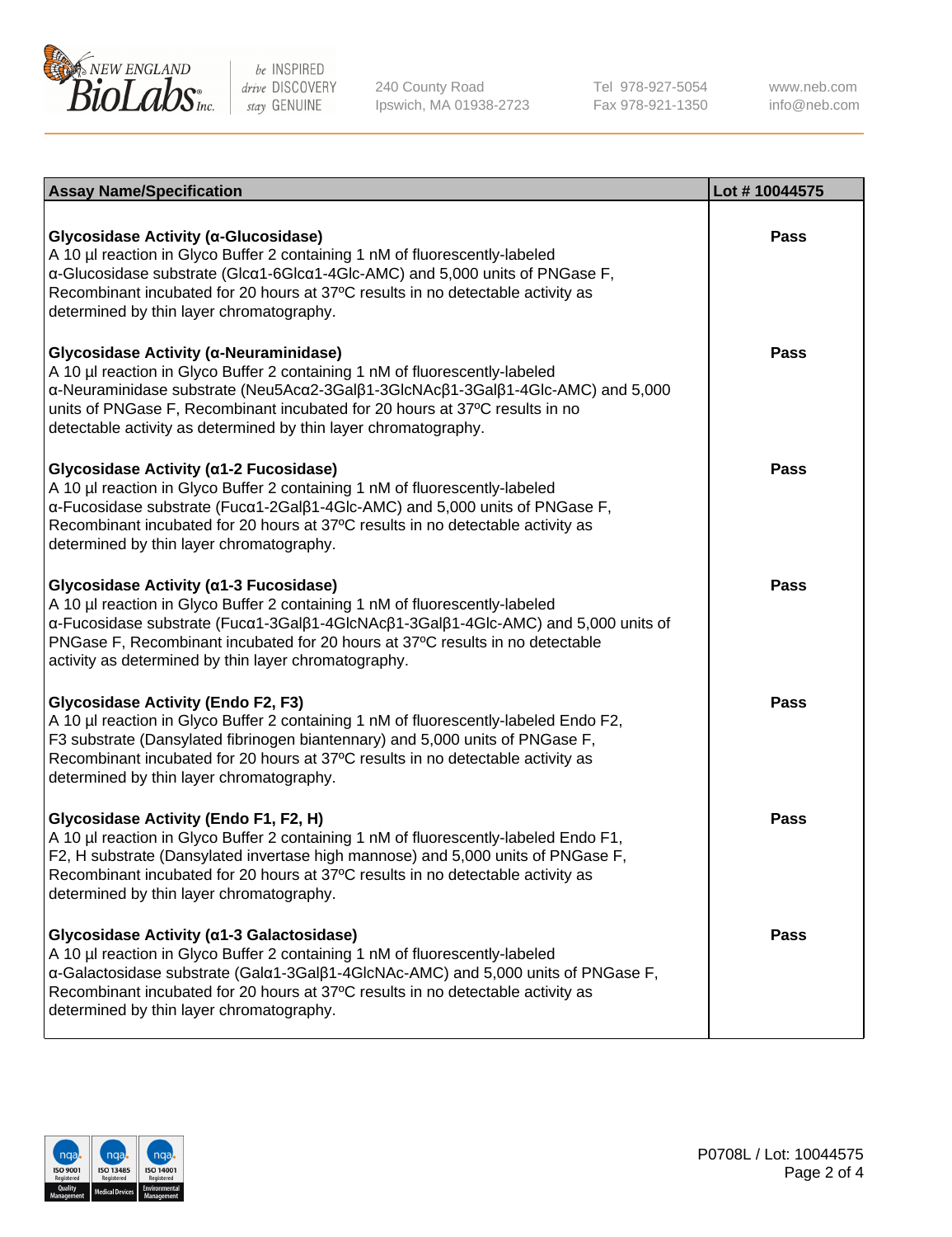

240 County Road Ipswich, MA 01938-2723 Tel 978-927-5054 Fax 978-921-1350 www.neb.com info@neb.com

| <b>Assay Name/Specification</b>                                                                                                                                                                                                                                                                                                                                        | Lot #10044575 |
|------------------------------------------------------------------------------------------------------------------------------------------------------------------------------------------------------------------------------------------------------------------------------------------------------------------------------------------------------------------------|---------------|
| Glycosidase Activity (α1-3 Mannosidase)<br>A 10 µl reaction in Glyco Buffer 2 containing 1 nM of fluorescently-labeled<br>α-Mannosidase substrate (Manα1-3Manβ1-4GlcNAc-AMC) and 5,000 units of PNGase F,<br>Recombinant incubated for 20 hours at 37°C results in no detectable activity as<br>determined by thin layer chromatography.                               | <b>Pass</b>   |
| Glycosidase Activity (α1-6 Galactosidase)<br>A 10 µl reaction in Glyco Buffer 2 containing 1 nM of fluorescently-labeled<br>α-Galactosidase substrate (Galα1-6Galα1-6Glcα1-2Fru-AMC) and 5,000 units of PNGase<br>F, Recombinant incubated for 20 hours at 37°C results in no detectable activity as<br>determined by thin layer chromatography.                       | Pass          |
| Glycosidase Activity (α1-6 Mannosidase)<br>A 10 µl reaction in Glyco Buffer 2 containing 1 nM of fluorescently-labeled<br>α-Mannosidase substrate (Manα1-6Manα1-6(Manα1-3)Man-AMC) and 5,000 units of PNGase<br>F, Recombinant incubated for 20 hours at 37°C results in no detectable activity as<br>determined by thin layer chromatography.                         | Pass          |
| Glycosidase Activity (β-Mannosidase)<br>A 10 µl reaction in Glyco Buffer 2 containing 1 nM of fluorescently-labeled<br>$\beta$ -Mannosidase substrate (Man $\beta$ 1-4Man $\beta$ 1-4Man-AMC) and 5,000 units of PNGase F,<br>Recombinant incubated for 20 hours at 37°C results in no detectable activity as<br>determined by thin layer chromatography.              | <b>Pass</b>   |
| Glycosidase Activity (β-N-Acetylgalactosaminidase)<br>A 10 µl reaction in Glyco Buffer 2 containing 1 nM of fluorescently-labeled<br>β-N-Acetylgalactosaminidase substrate (GalNAcβ1-4Galβ1-4Glc-AMC) and 5,000 units of<br>PNGase F, Recombinant incubated for 20 hours at 37°C results in no detectable<br>activity as determined by thin layer chromatography.      | <b>Pass</b>   |
| Glycosidase Activity (β-N-Acetylglucosaminidase)<br>A 10 µl reaction in Glyco Buffer 2 containing 1 nM of fluorescently-labeled<br>β-N-Acetylglucosaminidase substrate (GlcNAcβ1-4GlcNAcβ1-4GlcNAc-AMC) and 5,000 units<br>of PNGase F, Recombinant incubated for 20 hours at 37°C results in no detectable<br>activity as determined by thin layer chromatography.    | <b>Pass</b>   |
| Glycosidase Activity (β-Xylosidase)<br>A 10 µl reaction in Glyco Buffer 2 containing 1 nM of fluorescently-labeled<br>$\beta$ -Xylosidase substrate (Xyl $\beta$ 1-4Xyl $\beta$ 1-4Xyl $\beta$ 1-4Xyl-AMC) and 5,000 units of PNGase F,<br>Recombinant incubated for 20 hours at 37°C results in no detectable activity as<br>determined by thin layer chromatography. | Pass          |
| Glycosidase Activity (β1-3 Galactosidase)                                                                                                                                                                                                                                                                                                                              | Pass          |